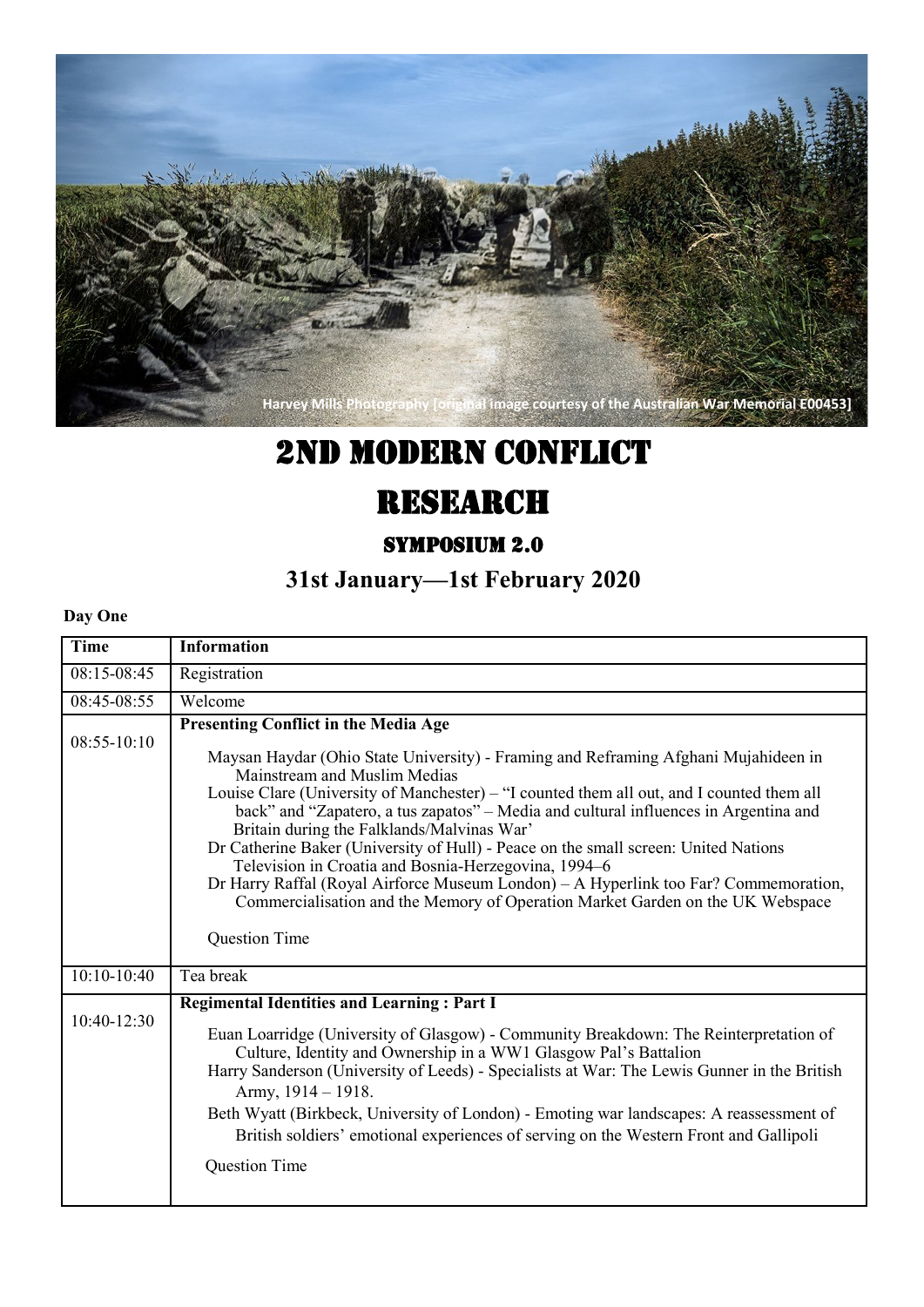|               | Part II                                                                                                                                                              |
|---------------|----------------------------------------------------------------------------------------------------------------------------------------------------------------------|
| 10:40-12:30   |                                                                                                                                                                      |
|               | Dr Andrew Volans (Independent Historian) - Planning meets the real world: The RAMC at<br>the Battle of Mons 1914                                                     |
|               | John Sheehan (Independent Historian) - Learning Curve? The Infantry Battalion on the                                                                                 |
|               | <b>Western Front</b>                                                                                                                                                 |
|               | Richard Smith (Hawthorne Ridge Crater Association) - Lucky 13? The Logistics,<br>Preparation and Effectiveness of XIII Corps Artillery on the Somme: March- 1st July |
|               | 1916                                                                                                                                                                 |
|               |                                                                                                                                                                      |
|               | Question Time                                                                                                                                                        |
| $12:30-13:30$ | Lunch                                                                                                                                                                |
|               | <b>Science &amp; Development</b>                                                                                                                                     |
| 13:30-14:40   |                                                                                                                                                                      |
|               | Dr Meor Alif Meor Azalan (London School of Economics) - When Britain sprayed Malaya                                                                                  |
|               | with dioxin<br>Dr Riyad Abdullah Fathi & Omar Abdullah (University of Mosul & Warwick Medical                                                                        |
|               | School) - Mosul Military Operations and the Legacy of Environment Crisis                                                                                             |
|               | Tommy Jamison (Harvard University) - The "Test of War": Pacific Wars as Laboratories of                                                                              |
|               | Naval Modernity (1879-1896)                                                                                                                                          |
|               | Professor Carl Drummond (Purdue University) - Geological Controls on Jackson's 1862                                                                                  |
|               | Shenandoah Valley Campaign, American Civil War                                                                                                                       |
|               | <b>Question Time</b>                                                                                                                                                 |
|               |                                                                                                                                                                      |
| $14:40-15:10$ | Tea break                                                                                                                                                            |
|               |                                                                                                                                                                      |
|               | Myth, Memory and Commemoration of Conflict                                                                                                                           |
| 15:20-16:30   | Eleanor O'Keefe (Royal Historic Palaces/AHRC) - Heritage and the Reinvention of                                                                                      |
|               | Remembrance during the Centenary of the First World War                                                                                                              |
|               | Lucy Margot Betteridge-Dyson (University of Wolverhampton) - The Power of Words - An                                                                                 |
|               | exploration of the CWGC epitaphs of the Great War' 10 min lightening paper                                                                                           |
|               | Panagiotis Papadopoulos (University of Athens) - "Needless myths and hidden glory; What                                                                              |
|               | Greeks think about Greece's participation in World War II and the way Greek society                                                                                  |
|               | commemorates it"                                                                                                                                                     |
|               | Dr Kestutis Kilinskas (Institute of Baltic Region History and Archaeology, Klaipeda                                                                                  |
|               | University) - "Communicative and Cultural Memory of Lithuanian War of<br>Independence"                                                                               |
|               |                                                                                                                                                                      |
|               | <b>Question Time</b>                                                                                                                                                 |
| $16:30-17:10$ | Keynote- Dr Aimeé Fox discussing 'Learning to Fight: Military Innovation and Change,                                                                                 |
|               | $1914 - 18'$                                                                                                                                                         |
| $17:10-17:15$ | closing comments                                                                                                                                                     |
|               |                                                                                                                                                                      |

### **Day Two**

| 08:15-08:45 | Registration |
|-------------|--------------|
| 08:45-08:55 | Welcome      |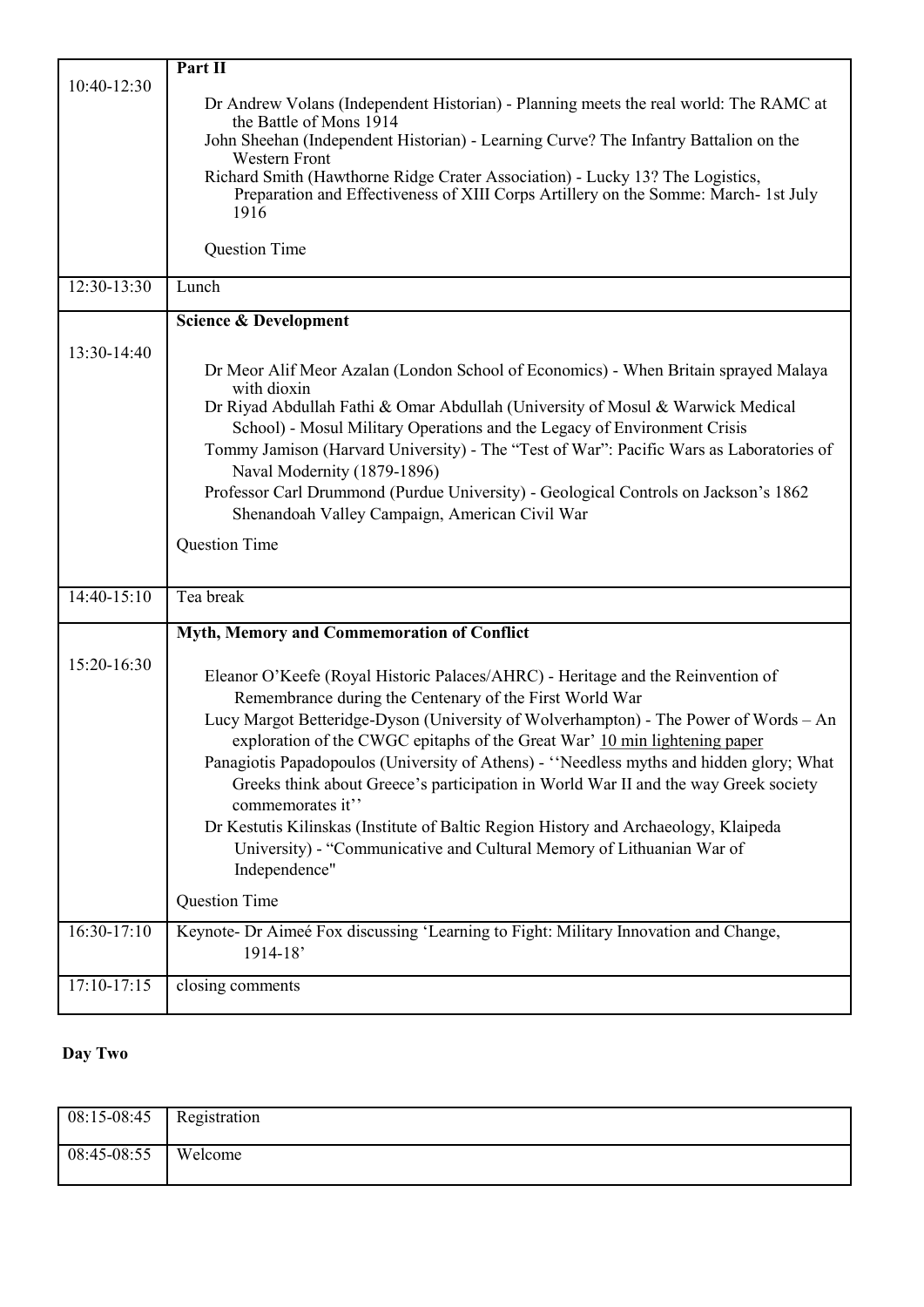|                 | <b>New Perspectives on Counterinsurgency</b>                                                                                                                                                                                                                                                                                                                                                                                                                                                                                                                                                                                                                                                                                                                                                                                                                                                                                                                                                                                                                                                                                                                                                                                                                                                                   |
|-----------------|----------------------------------------------------------------------------------------------------------------------------------------------------------------------------------------------------------------------------------------------------------------------------------------------------------------------------------------------------------------------------------------------------------------------------------------------------------------------------------------------------------------------------------------------------------------------------------------------------------------------------------------------------------------------------------------------------------------------------------------------------------------------------------------------------------------------------------------------------------------------------------------------------------------------------------------------------------------------------------------------------------------------------------------------------------------------------------------------------------------------------------------------------------------------------------------------------------------------------------------------------------------------------------------------------------------|
| 08:55-10:20     | Dr Zayyad Abubakar Lamorde (Nigeria Border Control) – Border Controls, Illicit Firearms<br>and the Sustainability of Violent Identity Conflicts in Nigeria<br>Hannah West (University of Bath) - Camp follower or counterinsurgent? Lady Templer and<br>the invisible soldiers<br>Pete Sizer (Bath Spa University) - Positioning the "Black and Tans" and the Auxiliaries of<br>the Irish War of Independence into the British Tradition of Counterinsurgency.<br>Question Time                                                                                                                                                                                                                                                                                                                                                                                                                                                                                                                                                                                                                                                                                                                                                                                                                                |
| $10:20 - 10:50$ | Tea break                                                                                                                                                                                                                                                                                                                                                                                                                                                                                                                                                                                                                                                                                                                                                                                                                                                                                                                                                                                                                                                                                                                                                                                                                                                                                                      |
|                 | <b>Buried Narratives: The Archaeology of Modern Warfare</b>                                                                                                                                                                                                                                                                                                                                                                                                                                                                                                                                                                                                                                                                                                                                                                                                                                                                                                                                                                                                                                                                                                                                                                                                                                                    |
| 10:50-12:25     | Part I                                                                                                                                                                                                                                                                                                                                                                                                                                                                                                                                                                                                                                                                                                                                                                                                                                                                                                                                                                                                                                                                                                                                                                                                                                                                                                         |
|                 | Professor Peter Doyle (London South Bank University), Simon Verdegem (Ruben Willaert<br>BVBA) & Robin Schäfer (Independent Historian) - Fortress Wijtschate: controls on the<br>German 1914-1917 frontline in Flanders, as revealed by archaeology<br>Professor Todd Ogle (Virginia Polytechnic Institute & State University), Professor David<br>Hicks (Virginia Polytechnic Institute & State University), Simon Verdegem (Ruben<br>Willaert BVBA) & Professor Rick Skarbez (La Trobe University) - Notes from the Field:<br>Immersive Technologies to Visualize Sites of Conflict<br>Gilad Jaffe (Independent Historian/Archaeologist) - Palestine Final Fortress': An<br>Archaeological and Historical Re-evaluation<br>Question Time<br>Part II<br>Alexander Sotheran (Defence Infrastructure Organisation) - Band of Brothers at Bullecourt:<br>an outsiders view of a century long military bond<br>Richard Osgood (Defence Infrastructure Organisation) - Overpaid, Oversexed and Under<br>Aldbourne? Digging Band of Brothers<br>Christopher Eck (National Historical Publications and Records Commission) - Fallout:<br>Understanding Site Formation Processes and Developing a Lexicon for Terrestrial<br>Military Aircraft Site Types Associated with the Recovery of Missing Personnel<br>Remains |
|                 | Question Time                                                                                                                                                                                                                                                                                                                                                                                                                                                                                                                                                                                                                                                                                                                                                                                                                                                                                                                                                                                                                                                                                                                                                                                                                                                                                                  |
| $12:25 - 13:25$ | Lunch                                                                                                                                                                                                                                                                                                                                                                                                                                                                                                                                                                                                                                                                                                                                                                                                                                                                                                                                                                                                                                                                                                                                                                                                                                                                                                          |
| 13:15-14:40     | Military Law, Policy & Practise<br>Alexander Clarke (Independent Historian) - When Good Guys Go BadThe Royal Navy &<br>International Law in the Run Up to/Beginning of World War II<br>Benjamin Holt (University of Leeds) - Coercion or Consent? Civilian support for separatist<br>conflict in India's northeast.<br>Dr Asma Nairi Özen (African Foundation Ankara) - Gendered Violence and Politically<br>Motivated Rape in the post Arab Spring civil wars: Egypt, Syria and Libya<br>Abigail Watson & Megan Karlshoej-Pedersen (Oxford Research Group: Remote Warfare<br>Programme) - Strategy on a light footprint? Making Fusion Doctrine work in policy and<br>practice<br>Question Time                                                                                                                                                                                                                                                                                                                                                                                                                                                                                                                                                                                                               |
| 14:40-15:10     | Tea break                                                                                                                                                                                                                                                                                                                                                                                                                                                                                                                                                                                                                                                                                                                                                                                                                                                                                                                                                                                                                                                                                                                                                                                                                                                                                                      |